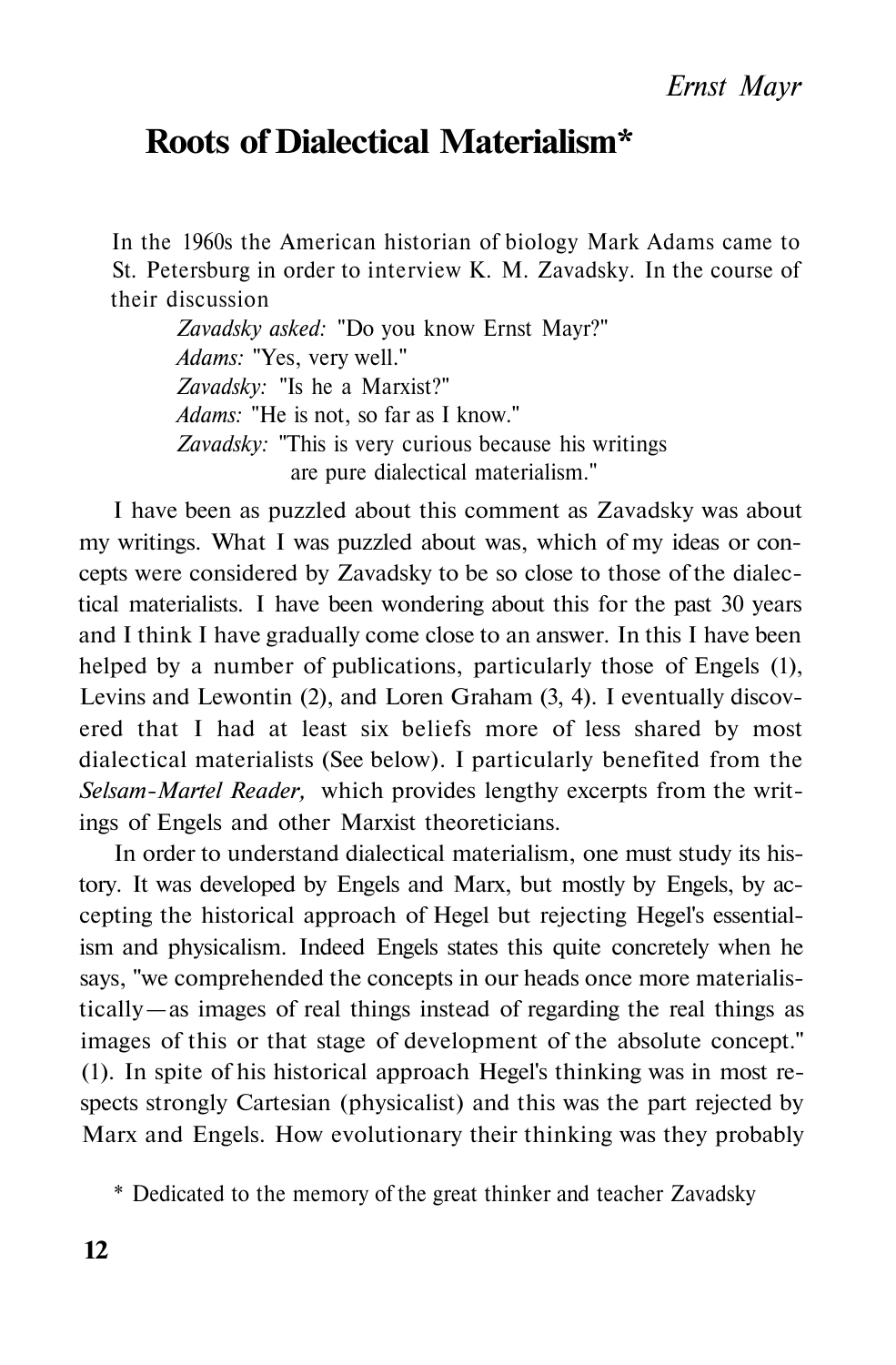did not fully realize until they read Darwin's *Origin.* This is why Marx wrote such an enthusiastic letter to Engels "... this is the book which contains the basis in natural history for our view." There was a second point in the natural history literature that greatly impressed Engels. It was the strongly empirical approach. Engels criticizes Hegel for his explanation of the laws of dialectics, his "mistake lies in the fact that these laws are foisted on nature and history as laws of thought, and not deduced from them." Incidentally, as L. Graham has pointed out to me, Engels never used the combination dialectical materialism, but rather "modern" or "new" materialism.

At the time when Engels and Marx developed their concepts of dialectical materialism Cartesianism was dominant in philosophy but it was not acceptable to Marx and Engels. Hence, their need to develop their dialectical materialism, in part as a result of their own thinking and in part based on the analogous thinking of the contemporary naturalists.

Darwin is traditionally cited as the source of such evolutionary thinking, as particularly well presented by Allen (5). However, such thinking was widespread among naturalists, at least as far back as the early 19th century. For the last 200 years one could distinguish two groups of biologists. One consisted of the experimentalists, usually driven by "physics envy", who more or less adhered to the Cartesian ideals. The other, the naturalists, who had an understanding of the historical and holistic aspects of living nature, but were often also vitalists (6). Darwin's thinking that appealed so much to the dialectic materialists, was actually rather widespread among 19th century naturalists.

When I scrutinized the literature on dialectical materialism, particularly the work of Levins and Lewontin (2), of Loren Graham (3, 4), of Selsam and Martel (7) and others, I encountered a long list of principles of dialectical materialism with which I, since my youth, had been familiar as principles of natural history. Let me here enumerate six of them.

*1).* The universe is in state of perpetual evolution. This, of course, had been an axiom for every naturalist at least as far back as Darwin but as a general thought going back to the age of Buffon.

*2).* Inevitably all phenomena in the inanimate as well as the living world have a historical component.

*3).* Typological thinking (essentialism) fails to appreciate the variability of all natural phenomena including the frequency of plu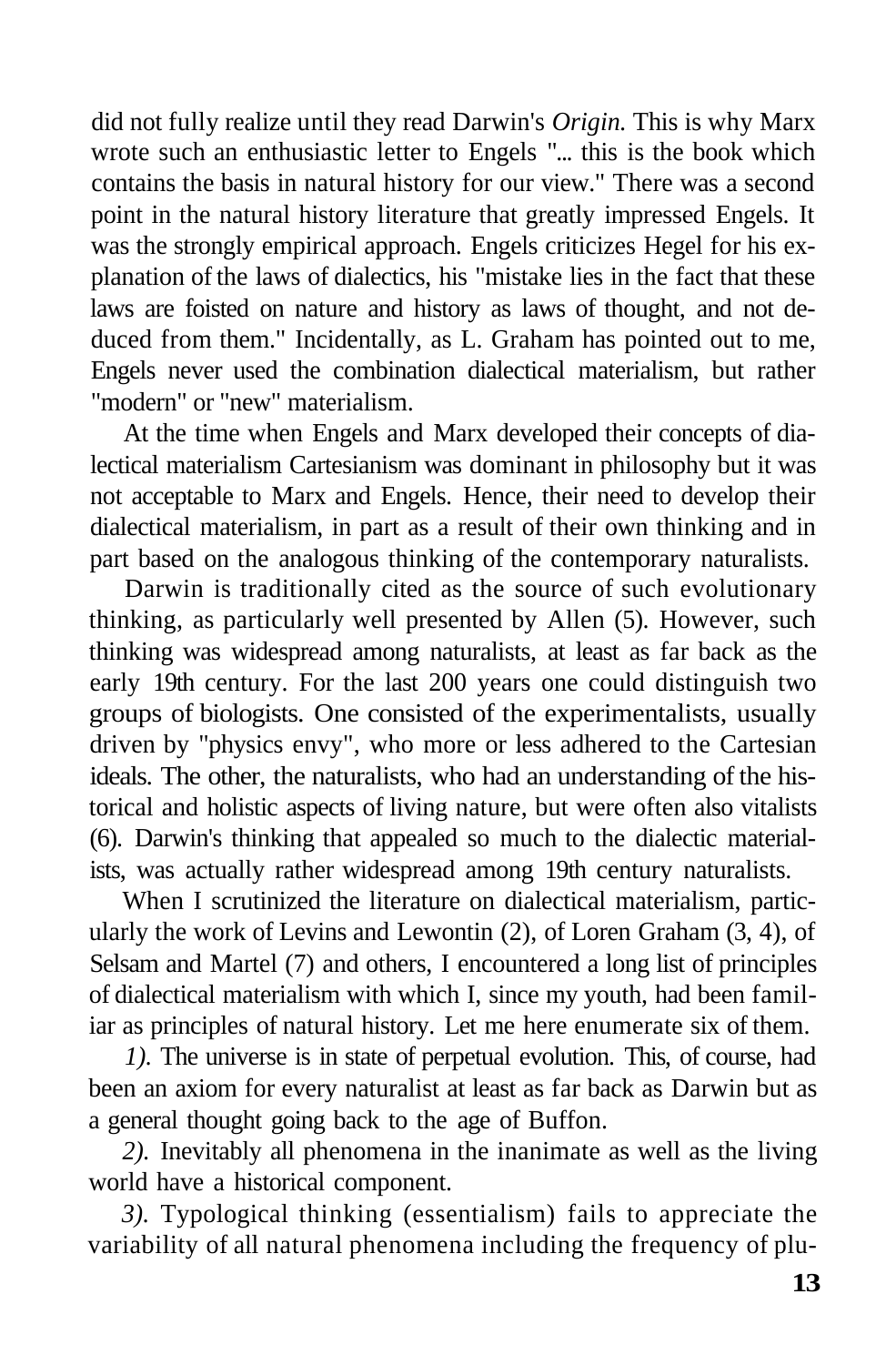ralism and the widespread occurrence of heterogeneity.

*4).* All processes and phenomena including the components of natural systems are interconnected and act in many situations as wholes. Such holism or organicism has been supported by naturalists since the middle of the 19th century.

*5).* Reductionism, therefore, is a misleading approach because it fails to represent the ordered cohesion of interacting phenomena, particularly of parts of larger systems. Feeling this way about reductionism I have for many years called attention to the frequency of epistatic interactions among genes and to the general cohesion of the genotype.

Dialectical materialism emphasizes that there is a hierarchy of levels of organization, at each of which a different set of dialectical processes may be at work. This is the reason why reduction is often so unsuccessful.

*6).* The importance of quality. The qualitative approach, for instance, is the only meaningful way to deal with uniqueness.

It is not known how many, perhaps most, of these principles were arrived at independently by natural history and dialectical materialism. This much, however, can be easily demonstrated that the acceptance of this kind of thinking by naturalists goes way back into the 19th century. And it is highly probable that it had an impact on the development of dialectical materialistic thought.

The discovery of the similarity between dialectical materialism and the thinking of the naturalists is not new. Several authors have called attention to it, particularly Allen (5). He starts quite rightly: "The process of natural selection is as dialectical a process one could find in nature." Allen thought that the dialectic viewpoint of the naturalists had been lost between 1890 and 1950, but actually he investigated only experimental genetics where this was indeed true. Zavadsky's comment on my dialectical thinking was based to a large part on my 1942 book, but other evolutionists of this period were equally dialectic.

Allen asserts that the "holistic materialism" of the naturalists had failed to incorporate two important dialectical views. First "the notion that the internal change within a system is the result specifically of the interaction of opposing forces or tendencies within the system itself." Actually the evolutionary, behavioral, and ecological literature is full of discussions of such interactions. Competition is a typical example so is any instance of so-called struggle for existence, all coevolution, so-called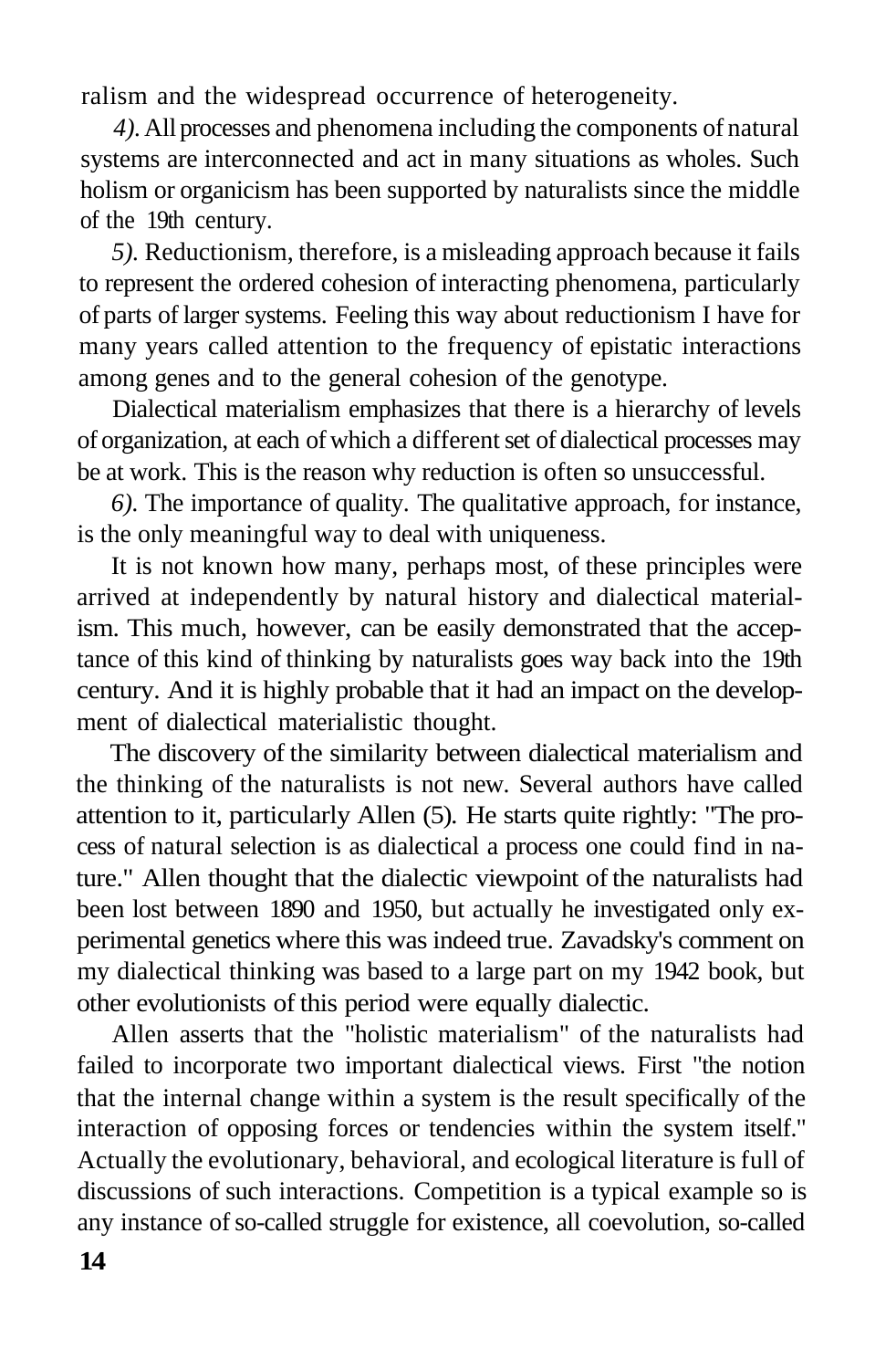arms races, etc. Again and again it was stated by authors that any given phenotype was the compromise between opposing selection pressures. Territory systems and social hierarchies are the result of the interaction of opposing forces. Neither can I see any validity in a second distinction of dialectic materialism versus the views of the naturalists, that "quantitative changes lead to qualitative changes." In all of his examples all of his supposedly quantitative changes are already qualitative. A chromosomal inversion is a qualitative change and so is any mutation that results in a new isolating mechanism. In others words, I fail to see any thinking among the holistic naturalists that is not compatible with dialectical materialism.

The next question we ought to ask is, "Are there any principles of dialectics not shared by the naturalists?" For instance, do naturalists support Engels's famous three laws of dialectics:

*(1)* "The law of the transformation of quantity into quality and vice versa."

*(2)* "The law of the inter-penetration of opposites."

*(3)* "The law of the negation of the negation."

Engels's principle of negation has been referred to also as the principle of contradiction. The word contradiction is liable to be somewhat misleading. Opposites sometimes can be constructive. The best phenotype very often is a balance of several opposing selection pressures. This has often been pointed out by Darwinians.

Translated into modern dialectical terms, these three laws express the following thoughts.

The first law is simply seen as a principle of non-reductionism.

The second law is considered as an explanation for the presence of energy in nature, that is for its intrinsic nature and not as something bestowed from the outside (e. g., by God).

The third law, negation of the negation is a somewhat curious wording of the assertion of continuous change in nature, e. g., no entity remains constant but is gradually replaced by another.

It is quite obvious that the naturalists would entirely agree.

Would Engels have supported all the views held by modern Marxists? The case of Lysenko clearly demonstrates that Engels would not have done so. Actually Lysenko's pseudo-science had nothing to do with dialectic materialism. That he had so much government support was due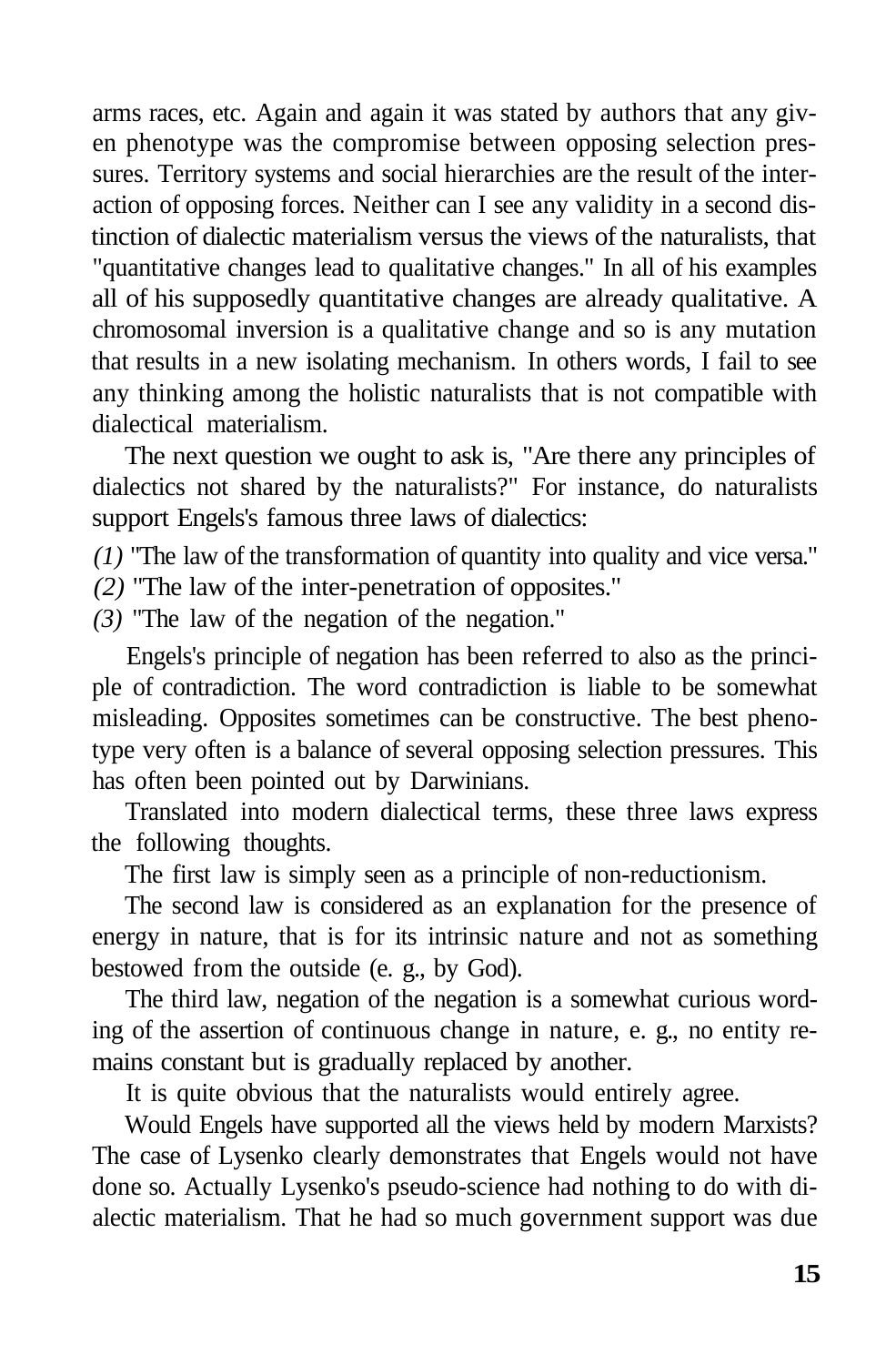to his political influence and the scientific ignorance of Stalin and Khrushchev. It would be a mistake to hold Lysenko's ideas as a black mark against dialectic materialism.

Another component of modern Marxist thinking which I have trouble to derive from dialectical materialism is the opposition of some leading Marxist biologists to adaptationist thinking. I feel that this opposition is based on the erroneous notion that adaptation is a teleological process. According to Levins and Lewontin, "organisms adapt to a changing external world." But this does not correctly describe the process of becoming adapted. What actually happens is that each member of a population is somewhat differently adapted to the environment of the moment. Those that are most optimally adapted will have the best chance not to be eliminated by natural selection. I cannot see that there is any conflict between this statement and the principles of dialectical materialism. This statement certainly is not in any way an expression of Cartesianism because Descartes would have never allowed such an extent of variation in a population. The word adaptation, of course, is somewhat ambiguous because it describes both a process and the result of this process. This is why most modern evolutionists say that the end of the process is not adaptation but adaptedness. There is no foresight in this process, no teleological component, it is not something organisms do. It is simply a description of the daily observed process of the elimination of the less-well adapted individuals.

If I understand it correctly, but I may well be mistaken, some Marxists are also in opposition to the Darwinian principle of the uniqueness of the individual. No two individuals are the same, no two individuals have the same genotype, no two individuals have exactly the same propensities. This is an almost inevitable consequence of the rejection of essentialism. It is this property of populations which makes natural selection possible. By a curious misunderstanding of this principle, a misunderstanding not shared by J. B. S. Haldane, this principle is decried by many Marxists, seemingly including Levins and Lewontin, as being in conflict with the principle of equality.

In opposition to this way of thinking I hold that genetic uniqueness and civic equality are two entirely different things. Haldane, who came to the same conclusion, insisted, therefore, that in order to provide equal opportunities as far as possible to individuals with highly diverse abili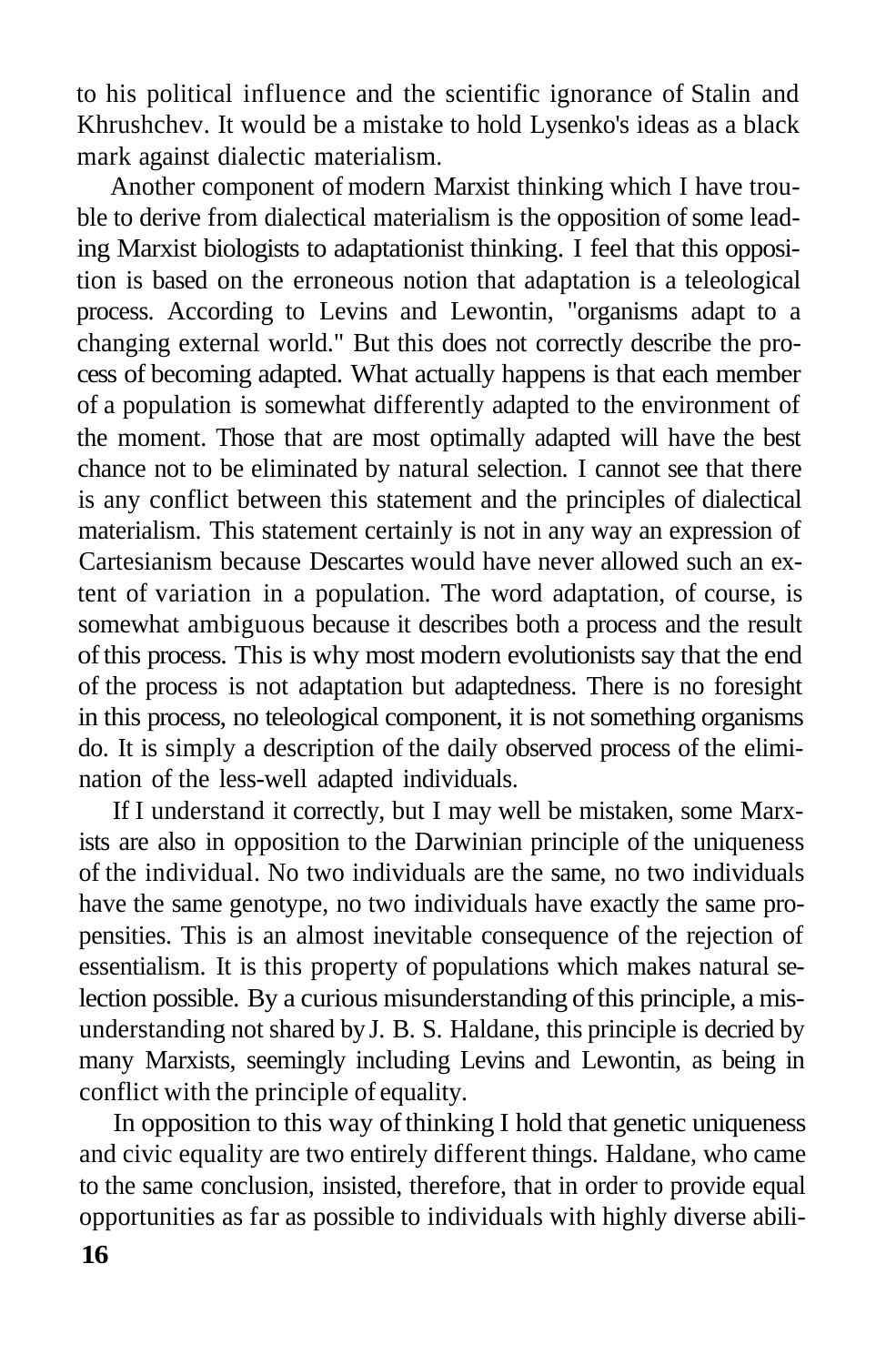ties, it was necessary to provide diverse opportunities (8). To insist that all individuals are identical would be a falling back to classical essentialism. Haldane for one clearly saw that human heterogeneity was not in any conflict whatsoever with dialectical materialism. Indeed, Engels also consistently emphasized the ubiquity of heterogeneity.

It would seem legitimate to claim that dialectical materialism in its opposition to Cartesianism, reductionism, essentialism, and other aspects of physicalist thinking has not inhibited anywhere the advance of biological thought and where such inhibition is seemingly found, it is due to incorrect Marxist interpretations that are actually not part of the principles of dialectical materialism.

To repeat what I have said already above and what so startled Zavadsky, what is amazing is the similarity in the thinking of naturalists and dialectical materialists. The so-called dialectical world view is by and large also the world view of the naturalists, as opposed to that of the physicalists. Naturalists have always been opposed to reductionism and to the other physicalist interpretations of the Cartesians. I would not be surprised to learn that Engels got this world view in part from reading the writings of Darwin and of other naturalists.

Dialectical materialism was for Engels and Marx a general philosophy of nature. It was achieved primarily by an elimination of physicalism and Cartesianism. Would that be a philosophy of science that fully accounts for the autonomous characteristics of biology? The viewpoint I have presented in my recent book *"This is Biology"* is that it is necessary to develop the characteristics and principles of the various "provincial" sciences, such as physics and biology, in order to construct eventually a comprehensive Philosophy of Nature, which does equal justice to all sciences (6).

I am deeply indebted to Professor L. Graham for many suggestions for improvements of my original draft.

## *Literature*

- 1. Engels F. The Dialectics of Nature. 1888.
- 2. Levins R., Lewontin R. C. The Dialectical Biologist. Cambridge, 1985.
- 3. Graham L. Science and Philosophy in the Soviet Union. N.-Y., 1972.